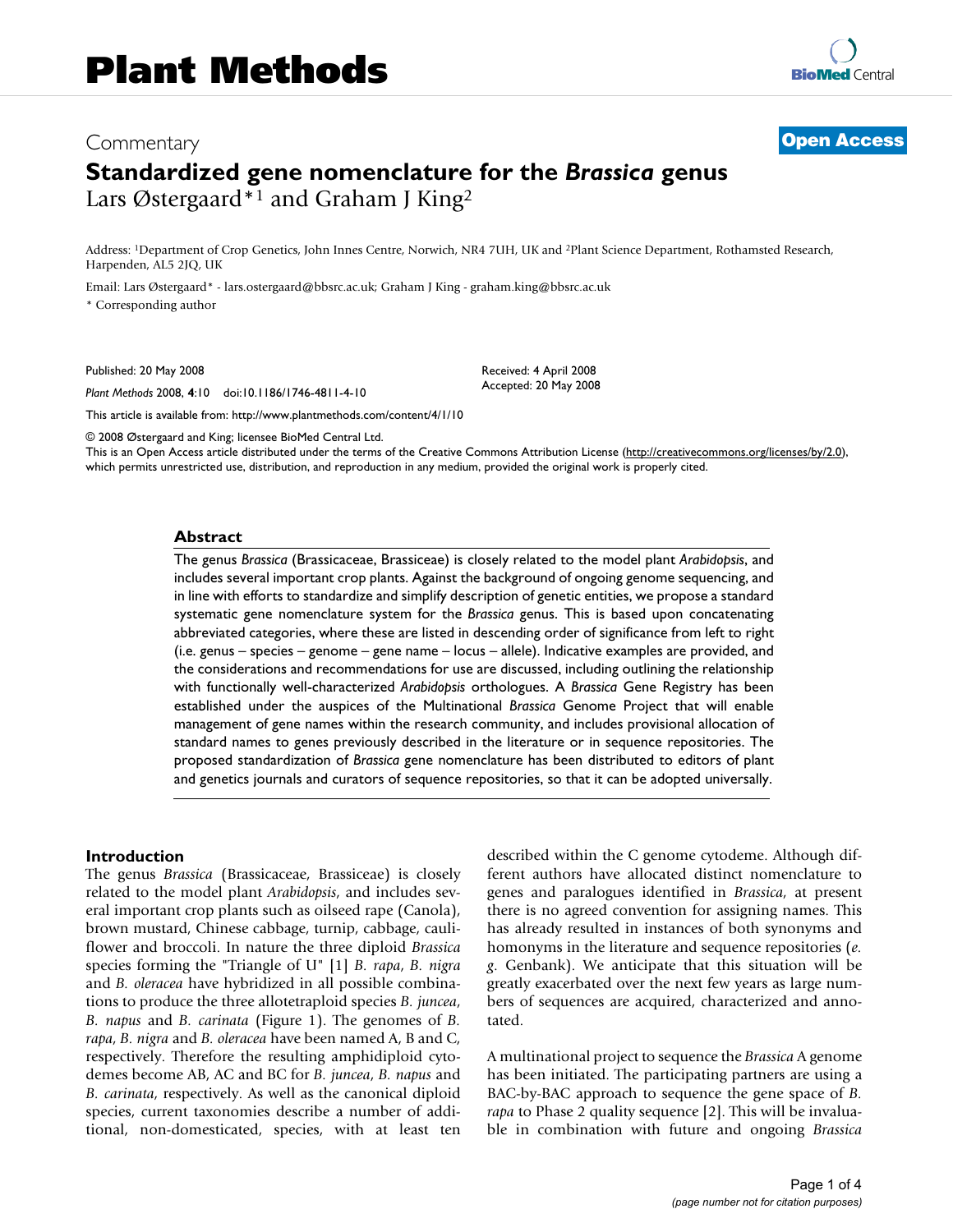

# Figure 1

The genetic relationship between *Brassica* species of the "Triangle of U" [1]. Diploid species are indicated by red font, allotetraploid (amphidiploid) species by blue. The background shading for species text boxes is for ease of identification and is also adopted within the *Brassica* gene registry [5] and *Brassica* reference chromosome assignment site [3]. Cytodemes are indicated below the species names, with the number of chromosomes in the haploid genomes indicated in parenthesis.

genomics initiatives such as TILLING populations, genome-wide expression studies and integration of linkage maps. There is, however, a danger that the challenge of dealing with this amount of data prevents effective use of the information. In order to avoid unnecessary inconsistencies, confusion and complexity, it is important that scientists can communicate as simply and comprehensibly as possible. The best way to achieve this is to use a common systematic (genetic) language when referring to genotypes, accessions, gene names etc. This exercise in formalization of *Brassica* gene names should not be confused with requirements for systematic annotation of genome sequence, where gene models are usually ascribed arbitrary codes with no functional semantic content apart from that which refers to accession or location within the genome.

# *Proposed systematic gene nomenclature for the* **Brassica**  *genus*

As a result of the increasing convergence of information arising from the ability to align linkage maps, chromosomes and genomic sequences, the *Brassica* research community has recently agreed to assign consistent chromosome/linkage group nomenclature to the three diploid *Brassica* genomes, and to use this when referring to linkage groups in the amphidiploid species [3].

In line with this move towards standardization and simplification, we propose a standard systematic gene nomenclature system for the *Brassica* genus where categories are listed in descending order of significance from left to right (i.e. genus – species – genome – gene name – locus – allele). The syntax proposed is of the form:

# **<GENUS 1 LETTER> [<species 2 letters>]<GENOME 1 LETTER>|<X>.<NAME 3–6 LETTER CODE>.<locus assignment 1 letter>**

where  $\lt$  > surrounds categories, [] indicates an optional item and | denotes "or". When referring to gene names, the string is italicized, whilst the corresponding protein name is not.

For example, an expected orthologue of the *Arabidopsis INDEHISCENT* (*IND*) gene [4] isolated from the A genome of *B. napus* would be assigned:

### *BnaA.IND.a*

Further examples are shown in Table 1 and in the gene registry [5]. When preparing a manuscript for publication, we recommend that authors use the systematic name on the first occasion that the gene is mentioned. For clarity, however, it may be favourable to use a shortened synonym throughout the remainder of the paper, and this should be at the discretion of the authors and journal editors.

#### *Considerations*

**1**. Adopting two letters to indicate species, rather than one letter, is consistent with the standard nomenclature recently developed to describe *Brassica* linkage maps [3], and is designed to reduce ambiguity between, for example, *B. napus* (Bna) and *B. nigra* (Bni). In some situations it is reasonable to argue that it is unnecessary to indicate the species name altogether, and therefore we retain this as an option. However, there are likely to be circumstances during the period prior to availability of full contiguous sequence of each genome, where this additional clarity is required. For example, if the gene has been isolated from an amphidiploid and the genome is unknown (indicated by  $X$  – see below, and Table 1), it is not immediately obvious from which species the gene has been isolated. There are additional benefits from the explicit assignment of species, especially in assisting comprehension for non-*Brassica* specialists. In any case, we leave this to individuals whether to include this or not.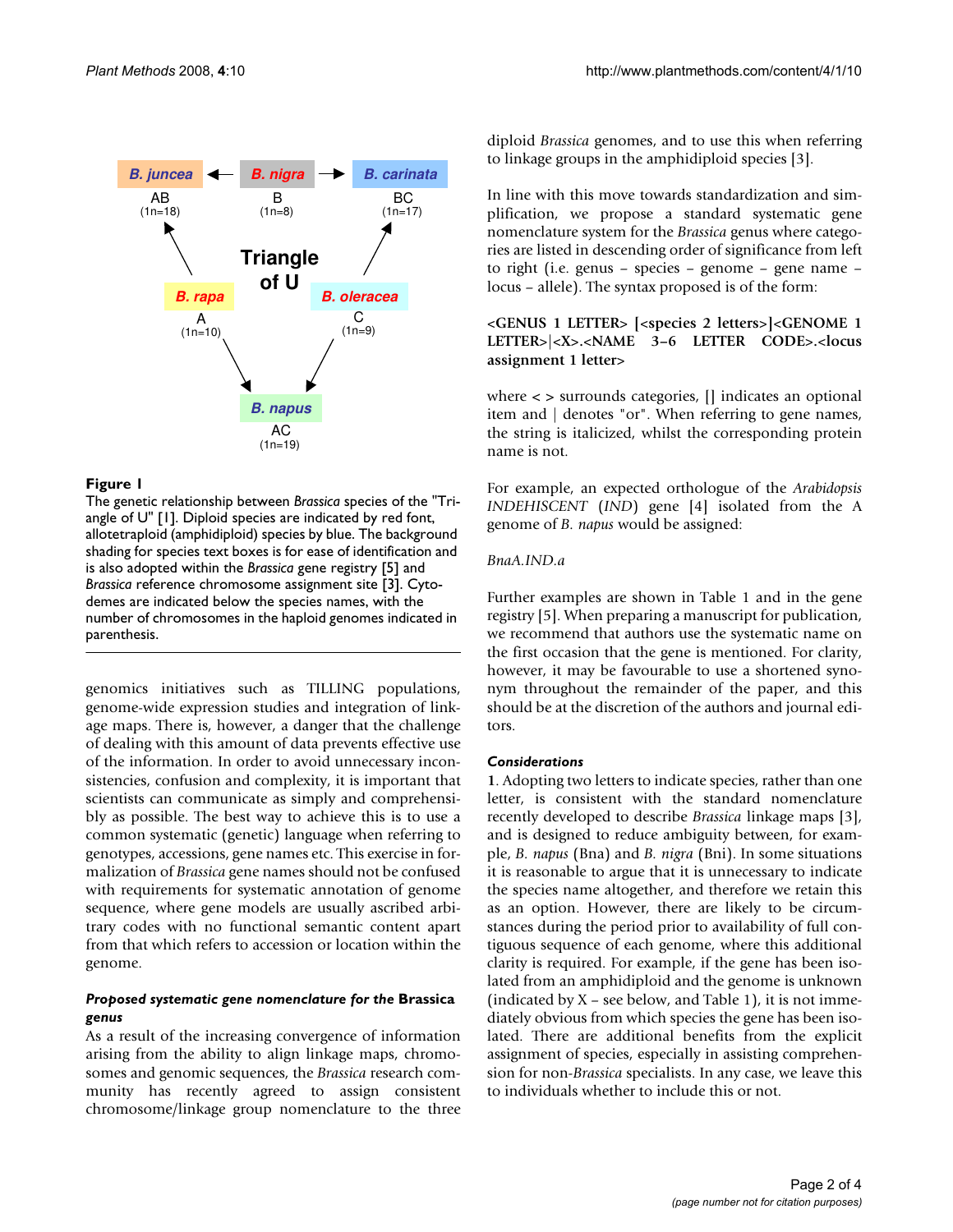| <b>Example</b> | <b>Description</b>                                                           | Comment                                                                       |
|----------------|------------------------------------------------------------------------------|-------------------------------------------------------------------------------|
| BraA.IND.a     | Locus 'a' paralogue of the IND gene in the A genome species<br>Brassica rapa |                                                                               |
| BnaC.IND.b     | Locus 'b' paraloque of the IND gene on the C genome of B.<br>napus           |                                                                               |
| BjuX.IND.a     | Locus 'a' paraloque of the IND gene in B. juncea. Genome<br>unknown          | Provisional name until more assigned to specific genome                       |
| BraA.IND.a l   | Allele 1 at locus a of the IND gene on the A genome of B. rapa               |                                                                               |
| BniB.IND.b     | Locus 'b' paralogue of the IND gene on the B genome of B.<br>nigra           | Does not necessarily refer to homeologous locus of BnaC.IND.b                 |
| braA.ind.a-1   | Mutant allele of BraA.IND.a                                                  | Mutant annotation in accordance with system used in Arabidopsis<br>TU 11      |
| BinC.IND.a     | Locus 'a' paralogue of the IND gene in the C genome species B.<br>insularis  |                                                                               |
|                | BolC.SPII.a-64 Allele number 64 of locus 'a' of the SPII gene of B. oleracea | Notice that the family member number is included in the gene<br>name category |

**Table 1: Examples indicating use of the proposed systematic** *Brassica* **gene nomenclature system.**

**2**. Use of the letter "X" in place of a specific genome assignment indicates that the genome of origin is currently unknown or ambiguous (Table 1). This would be appropriate, for example, when a gene is isolated from an amphidiploid species, but has yet to be mapped unequivocally to a specific genome. It is expected that the name would be updated when the relevant information becomes available. The proposed syntax does not include chromosome number assignment, as this is outside the scope of gene nomenclature prior to full genome annotation. Definitive chromosome number assignment, orientation and map integration within the *Brassica* triangle of U is due to be reported in full in a forthcoming publication [3].

**3**. The "NAME" category is expected to be based either on the name of an orthologous gene previously identified in another organism, or a novel appellation. The numbering of individual gene family members should also be included in this category (Table 1). Since the *Brassica* genus is closely related to that of *Arabidopsis thaliana* priority will be given to orthologues from *Arabidopsis* rather than more distantly related species. For example, a *Brassica oleracea* orthologue of the *APETALA1* (*Arabidopsis*) gene, the orthologue of which was originally identified in *Antirrhinum* as *SQUAMOSA* [6,7], should be named *BolC.AP1.a* rather than *BolC.SQUA.a*.

**4**. Since most genes are expected to exist as multiple  $(\geq 2 - \frac{1}{2})$ 3) copies in *Brassica* diploid genomes [8-10], it will be important to distinguish between these paralogues. This has already been addressed by several authors by assigning suffixes to each locus. We therefore propose to extend and formalize this by allocating a lower-case letter as a suffix according to an accession policy – where the first identified locus would be assigned as *a*, the second as *b*, *et seq* (Table 1). In situations where more than one allele has

been described for the same locus, we suggest an additional integer following the locus identifier.

A full stop/period ('.') is introduced prior to the locus letter to separate gene name and locus when dealing with mutants where genus and gene name categories are also written in lower case letters (Table 1).

We do not expect that it will be possible for some time that locus assignments will be able to be directly compared across genomes, since this would require that the sequence of all paralogues from all genomes be available. Once complete contiguous genome sequences become available, an inventory of ordered annotated gene models is expected to be assigned and described retrospectively in terms of any extant genes, as has been the case with, for example, *Arabidopsis*. Therefore it should not be assumed that it is necessarily the case that *BnaC.IND.b* on the C genome and *BniB.IND.b* on the B genome refer to homoeologous loci (Table 1).

For *Brassica* lines that contain mutations within a given gene, the "*genus*" and "*name*" categories will be written in lower case and italicized letters, with the allele designation indicated by a hyphen followed by a number, as is the standard for other species such as *Arabidopsis thaliana* [11] (Table 1). It should be noted that by "mutation" we refer to chemically or physically induced alterations in the DNA sequence, but the allele designation described here can also be extended to naturally occurring alleles that may or may not have altered function compared to 'wild types'.

In conclusion, the system proposed here is consistent with existing initiatives and accepted practice for standardizing gene nomenclature in other genera [12], and should thus